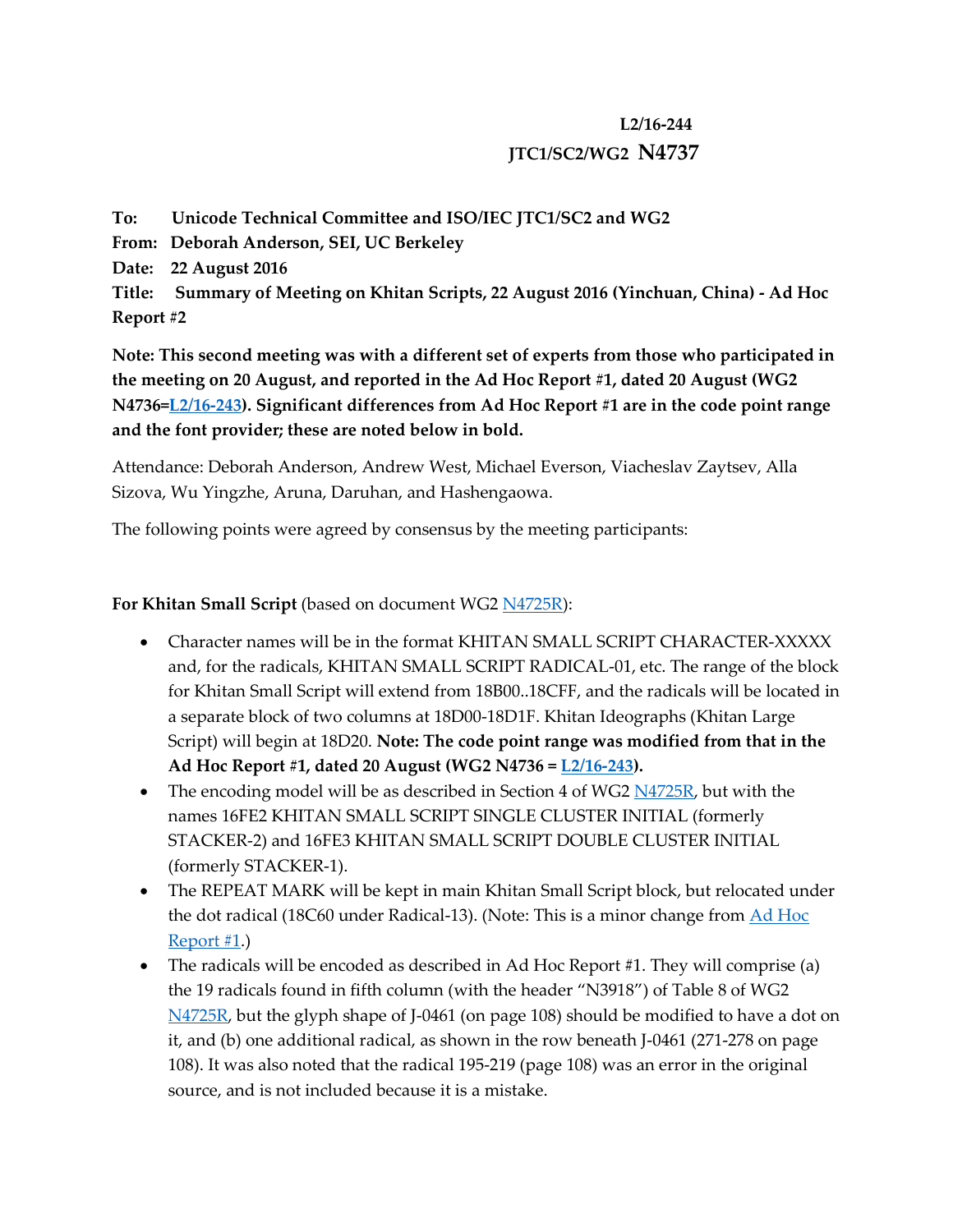- A short document with a table, based on section 6.2 Discussion of Individual KSS Characters (pp. 75-78), will be written by West and Zaytsev, for review by Chinese experts.
- The characters listed in section 6.6 Allographs, Variants and Erroneous Forms (p. 110) will be separately encoded. The encoding of these characters follows principles used for Tangut and other scripts like Anatolian Hieroglyphs and Linear A, which have been encoded on the basis of lexical or catalogue inventories.
- The composite characters 377 and 14, which are discussed in section 6.7, will be separately encoded. Character 349 was also agreed to be separately encoded (pp. 111- 112).
- The dotted and undotted forms, listed in Section 6.8 (pp. 113-115), will be separately encoded.
- The UTC can decide the linebreak properties.
- After discussion with with the participants, it was agreed to use the font for proposal provided by Wu Yingzhe and Menksoft Company (Hohhot) as the basis of the code chart and proposal. **(Note: This represents a change from [Ad Hoc Report #1.](http://www.unicode.org/L2/L2016/16243-khitan-meeting-1.pdf))**
	- o Anderson will forward a copy of the grant of font license in order to use the font to print the code charts.
	- o Everson will send a list of glyphs in the font that are not contained in the version of the character repertoire dated 20 August, and Wu will supply source information on them. Those characters which have source documentation and which are not clearly unifiable with current characters would be eligible to be added to the proposal. Those which do not may be reserved for further study, whether during the balloting period or afterward.
- Wu and Jiruhe will check the repertoire, and verify the order is correct. Feedback should be sent to West, Zaytsev, and Everson by the end of August. Relevant questions for reviewers would be: are any characters missing or do any characters need to be added? For any new characters being proposed, a source must be provided. As noted above, they should also not be unifiable with characters already in the repertoire (i.e., they should not be variants of already proposed characters).
- West, Zaytsev, and Everson will write a new proposal on encoding of Khitan Small Script, in conjunction with Sun, Jing, Wu and Jiruhe, and it will be forwarded to WG2 and the Unicode Technical Committee. The proposal will refer to the large document [N4725R,](http://www.unicode.org/L2/L2016/16113r-n4725r-khitan-small-script.pdf) the original Chinese proposal [\(N4631\)](http://www.unicode.org/L2/L2014/14234-n4631-khitan.pdf), and the ad hoc reports (Ad Hoc Report [#1](http://www.unicode.org/L2/L2016/16243-khitan-meeting-1.pdf) and this Ad Hoc Report).
- Everson will create an email list to discuss issues relating to the encoding of Khitan Small Script.
- West, Zaytsev, and Everson will notify Wu regarding any questions or problems.